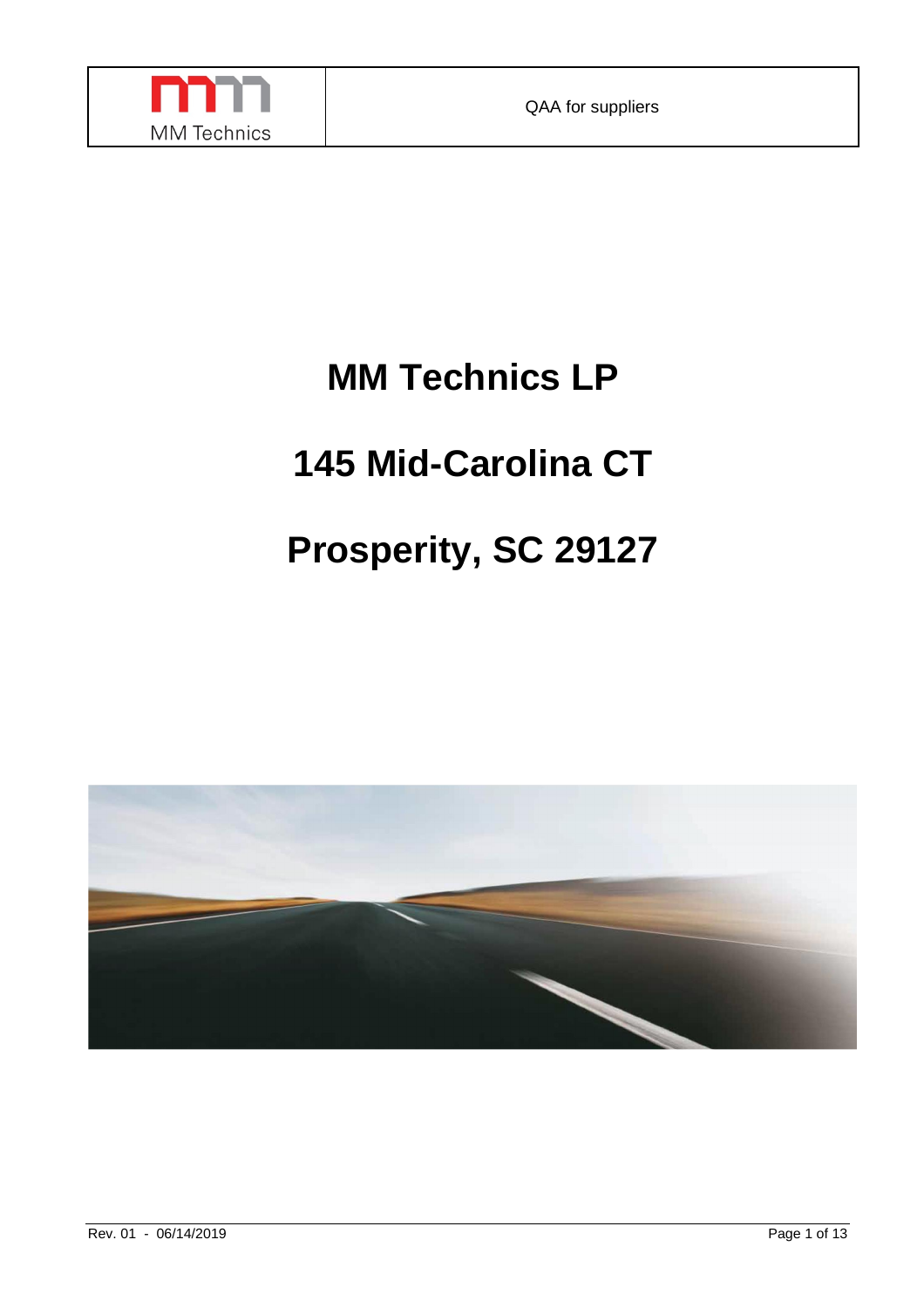

#### **Preamble**

Components and materials purchased from suppliers significantly affect the quality of our products and thus the satisfaction of our customers.

The quality of the purchased parts and the quality capability of the suppliers are therefore, in addition to cost, flexibility and on-time delivery, decisive criteria in the purchase decision.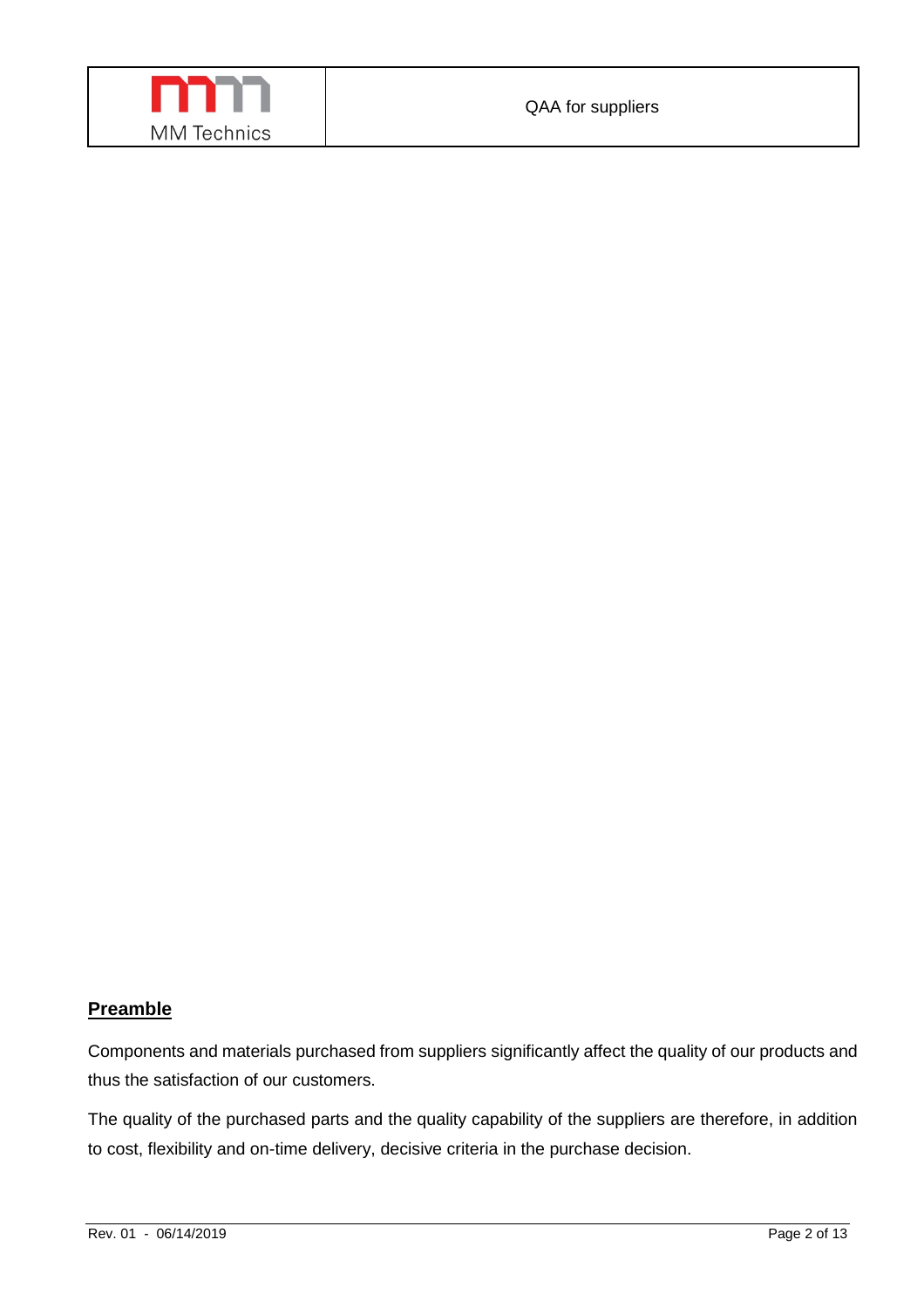

As part of the intensifying international competition, the importance of product quality to meet customer demands and expectations, especially that of automobile manufacturers, is steadily increasing and thus deciding on the success of a company.

Muhr Metalltechnik GmbH + Co. KG describes this quality assurance agreement. the requirements of their suppliers. In addition, it should assist the supplier to fulfill the obligation to deliver error-free products.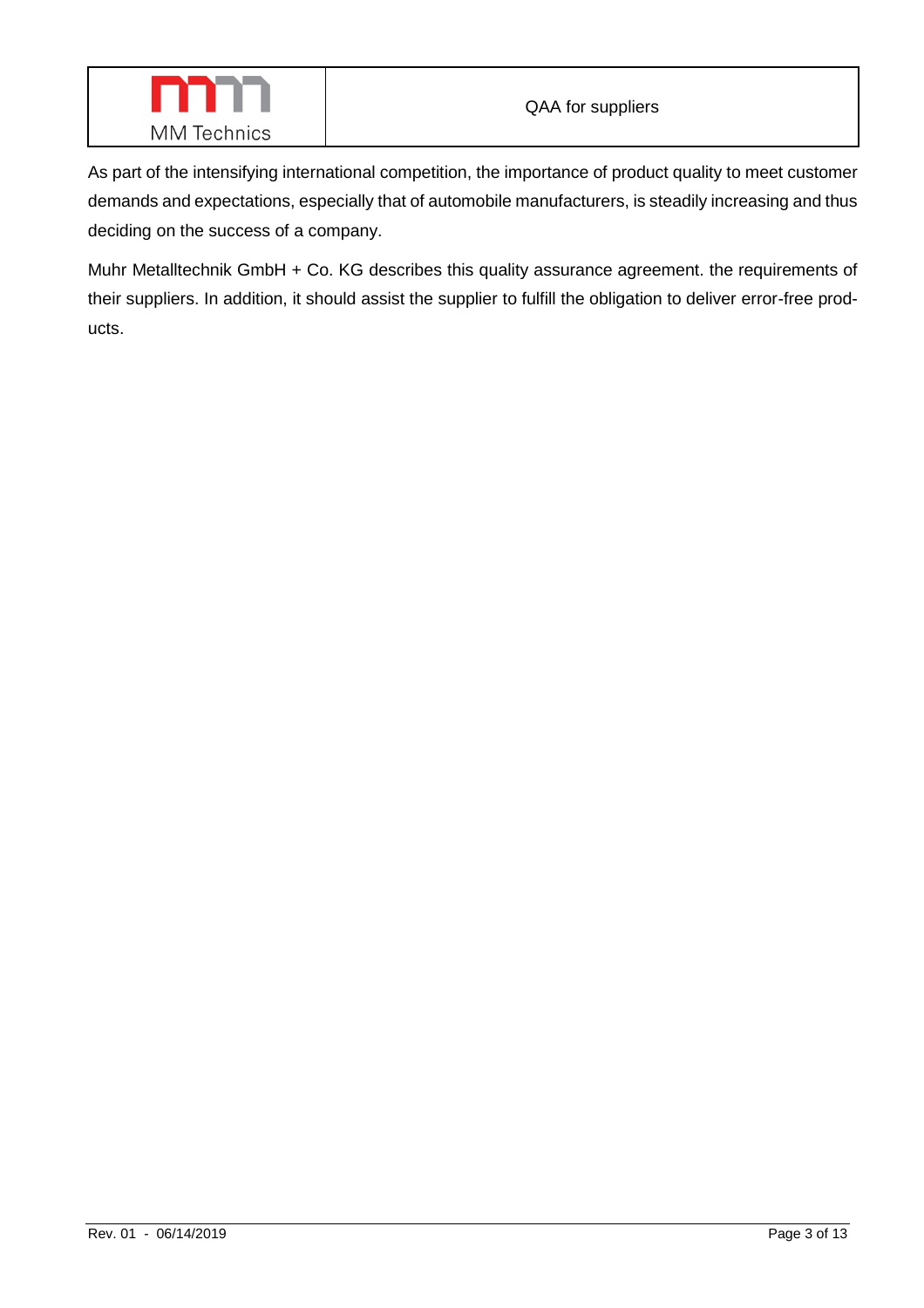

# **Contents**

## **1. General Agreements**

- 1.1. Purpose and scope
- 1.2. Responsibility
- 1.3. Business language, applicable law
- 1.4. Management system of the supplier
- 1.5. Audit
- 1.6. Information requirement, documentation requirement
- 1.7. Supplier Code

## **2. Agreements on product and process**

- 2.1. Manufacturability, development, planning, release procedure
- 2.2. Requalification
- 2.3. Manufacturing, product labeling and traceability
- 2.4. Examinations, complaints, measures, escalation process
- 2.5. Confidentiality Agreement

## **3. Release and evaluation of suppliers**

- 3.1. Supplier approval
- 3.2. Supplier evaluation

#### **4. Insurance**

- 4.1. Product liability
- 4.2. Product Safety Officer
- 4.3. Emergency planning

## **5. Environment**

- 5.1. Environmentally friendly packaging and starting materials
- 5.2. Prohibited substances
- 5.3. Declarable substances
- 5.4. Hazardous substances
- 5.5. Disposal System
- **6. Term, severability clause**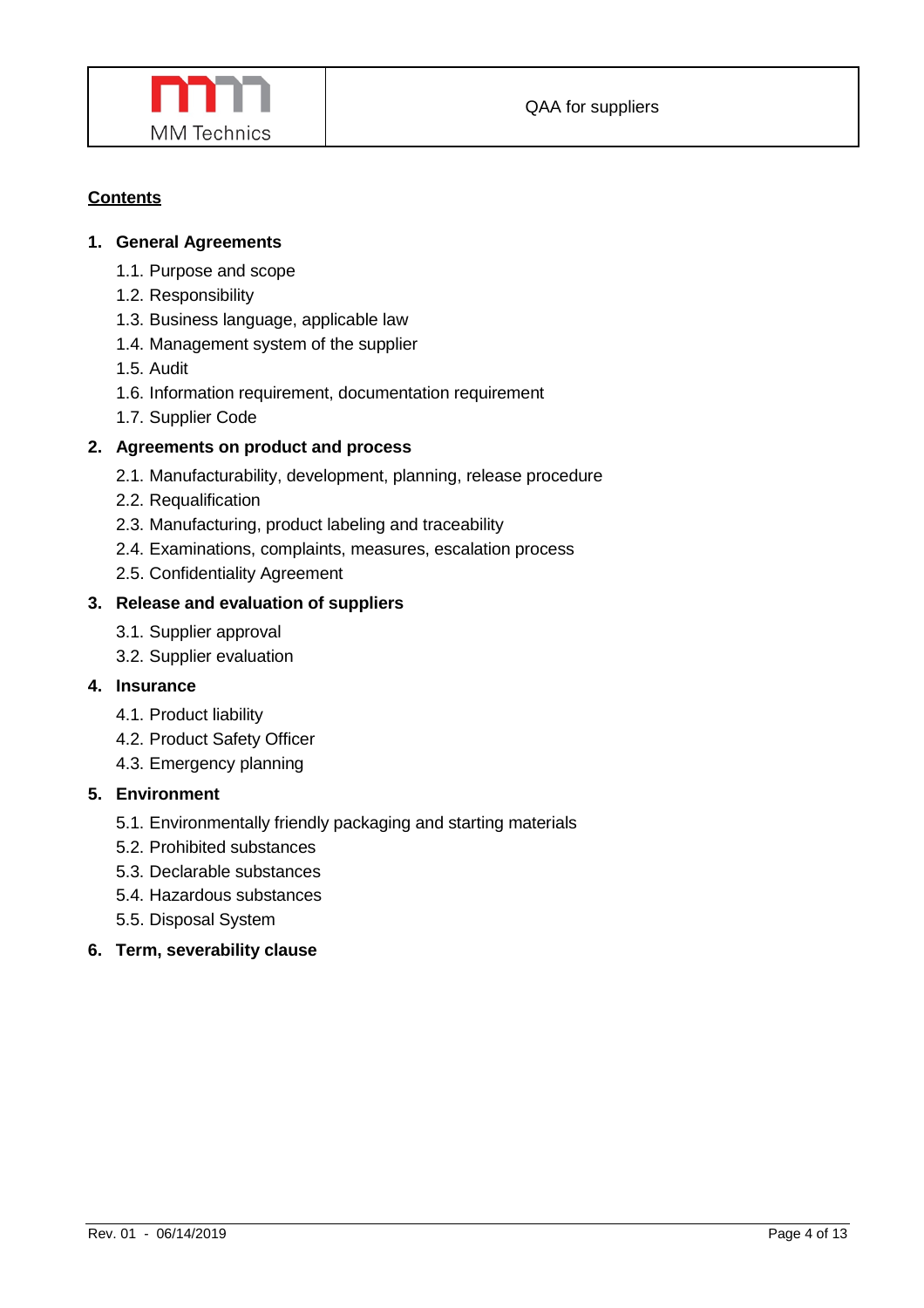# **1. 1. General agreements**

# 1.1. Purpose and scope

This Quality Assurance Agreement (QAA) defines the technical and organizational framework conditions and processes between MM Technics LP (MMT) and the supplier to ensure the faultless delivery quality of purchased parts, production materials, operating and production resources as well as services.

It describes the minimum requirements for the management systems of the contractual partners and is an integral part of the framework contract as a supplement to the general terms and conditions of purchase of MMT.

# 1.2. Responsibility

The information provided by the supplier about the requirements of this QAA as well as the guarantee of compliance is the responsibility of the purchasing department of MMT.

The supplier is responsible for the correct fulfillment of the requirements of this QAA.

The stipulations of this agreement are also applicable to the subcontractors of the supplier.

Third party or subcontracting as well as any changes to manufacturing processes and products are the sole responsibility of the supplier, must be reported to MMT in writing and require the approval of MMT. Supplier shall ensure that the products, processes and services provided comply with the latest applicable statutory, regulatory and other requirements of the country of manufacture and the countries of destination specified by the customer

- if provided by MMT - meet.

# 1.3. Business language, applicable law

The business language is English.

It is only the law of the United States of America.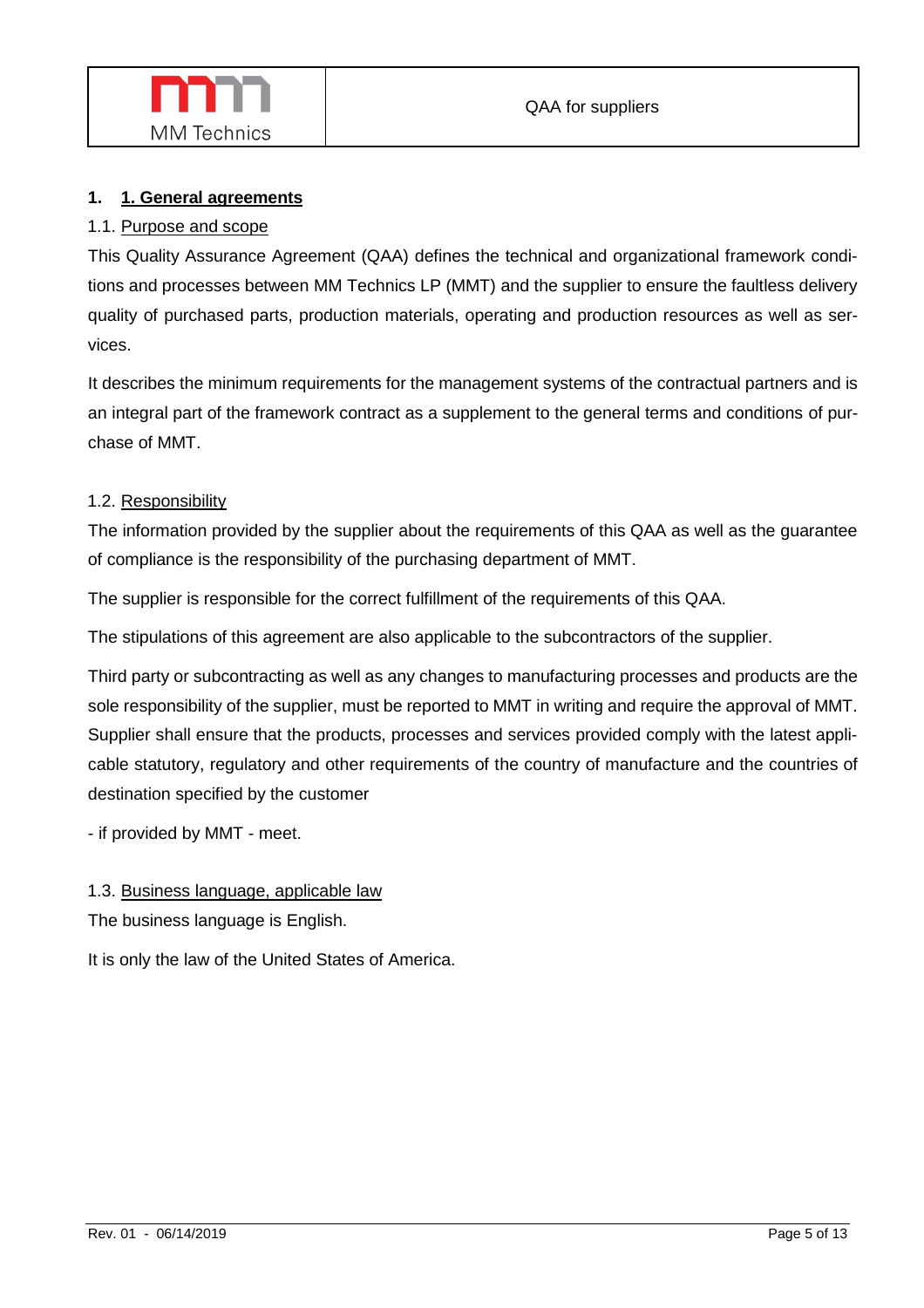

## 1.4. Management system of the supplier

The supplier is committed to the zero-defect strategy.

In order to safeguard customer requirements for its products, the supplier must provide evidence of an effective quality management system (QMS) that is appropriate in terms of its structure and size of business.

The QMS must at least meet the requirements of the currently valid version of DIN EN ISO 9001. The certification according to the Technical Specification IATF 16949 or VDA 6.1 is to be sought.

# 1.5. Audit

Independently of the respective certificate, MMT reserves the right to audit the QMS, the procedures and products of the supplier or have them audited by third parties. Within the usual business hours, MMT agents are to be allowed access upon prior notification.

In doing so, necessary and appropriate restrictions of the supplier to secure his trade secrets are accepted. If necessary, the supplier will also carry out joint audits with his subcontractors.

## 1.6. Information and documentation mandatory

Agreements made, e.g. Delivery dates, quantities, quality features, capabilities, etc., cannot be met, the supplier informs MMT immediately in writing. The supplier shall inform MMT immediately of any deviations detected after delivery. In the interests of joint damage avoidance / limitation, the supplier shall disclose to MMT all necessary information.

The supplier shall keep records of all quality assurance measures, in particular on measured values and test results, records and keep them and samples available.

The retention period for quality-relevant documents and records is 13 years after the last production, unless otherwise agreed. For critical and documentation-requiring characteristics a longer storage period of min. 15 years after the last production.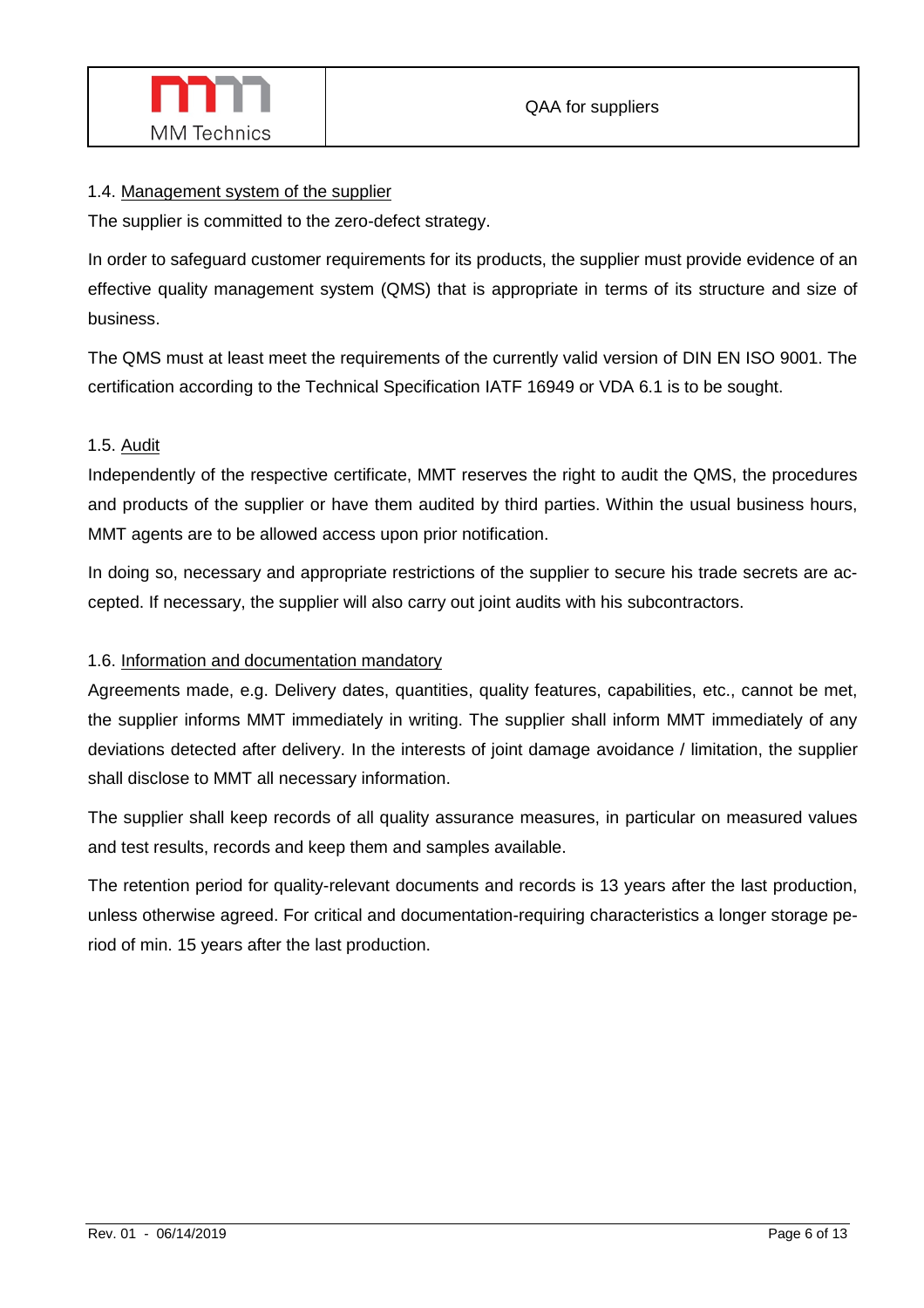

## 1.7. Supplier Code

## **Principle**

- a) Child labor is not allowed. The employment of minors, as defined by local labor law, is not allowed unless it is a training or professional training program approved by the government, which clearly benefits the participants.
- b) Any form of forced labor is prohibited.
- c) Employees must be able to talk openly with management about working conditions, without fear of reprisals, intimidation or threats. Employees must also be entitled to join in accordance with local legislation, trade unions or workers' organizations.
- d) Employees shall be protected from any form of harassment and discrimination based on gender, age, religion, disability, political affiliation, or the like.
- e) The employees' workplace must be safe and must not endanger their health. It must comply with at least all local laws and applicable health and safety at work regulations.
- f) Wages, salaries and benefits for employees must be competitive and in line with local legislation (minimum wages, overtime, statutory social benefits).
- g) Working time must comply with applicable local legislation.

We expect our suppliers to adhere to these global rules for working conditions in all their locations and to promote the implementation of these principles with their suppliers.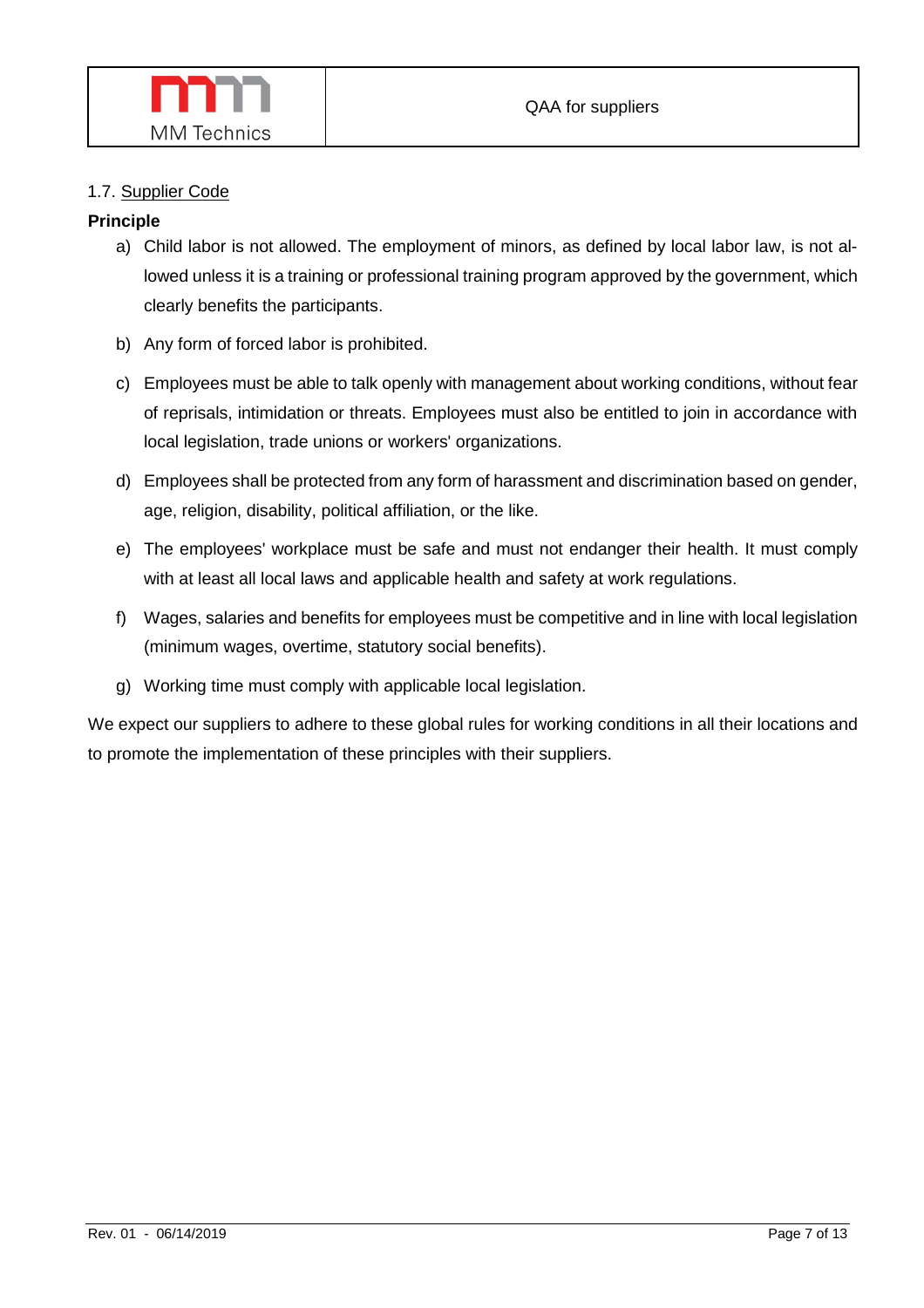

## **2. Agreements on product and process**

## 2.1. Manufacturability, development, planning, release procedure

In the course of the contract review, the supplier must perform a manufacturability assessment of the intended products. It must be checked whether a description provided by MMT, e.g. Specification, specifications, drawing, CAD dataset, etc. are obviously unclear, incomplete or obviously deviating from a possibly agreed pattern. If any discrepancies are detected, the supplier will immediately contact MMT.

Already in the planning phase of products, processes and other cross-divisional tasks, the supplier undertakes to use project management.

Suitable methods of quality planning are to be used in the development phase, e.g. FMEA, fault tree analysis, simulations, etc.

Experience from similar projects has to be considered. Features with special requirements must be recorded accordingly in documentation and archiving.

The conditions for the production and testing of prototypes and pre-production parts shall be agreed between MMT and the supplier and documented.

The initial sampling shall be carried out in accordance with PPAP or VDA Volume 2, submission level 2, unless otherwise specified.

Before initial delivery of series parts, the initial sampling must be completed. If series parts have to be delivered before the first sample has been completed, the supplier must obtain a special release from MMT.

#### 2.2. Requalification

All products must undergo a complete dimensional and material testing in accordance with the production control plans, considering the applicable customer specifications. The results must be transmitted to MMT upon request.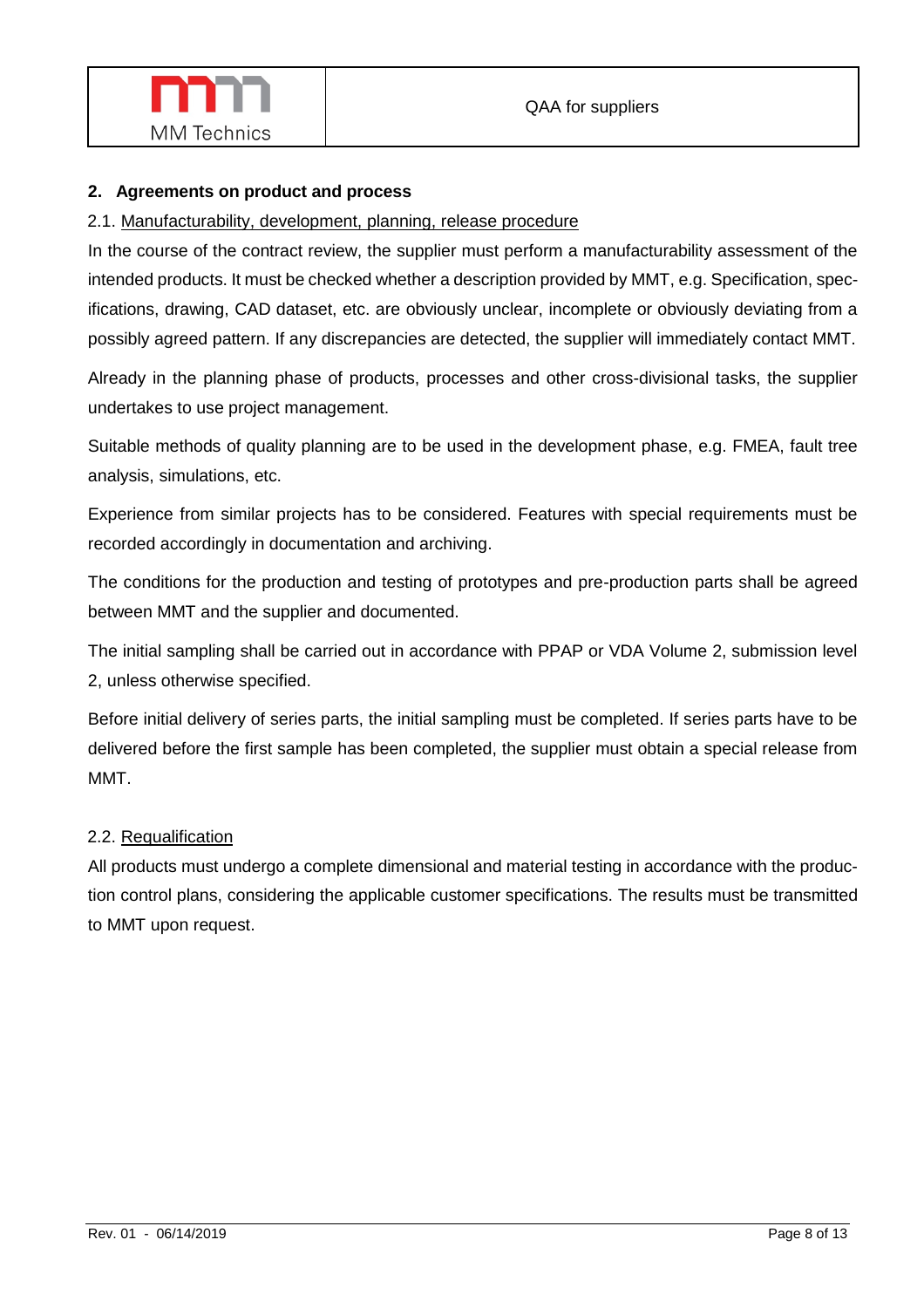

# 2.3. Manufacturing, product labeling and traceability

The products delivered to MMT must be of the agreed or assured quality, e.g. gem. Specifications, datasheets, drawings, patterns, etc. The production must be aligned with the current state of the art.

The supplier is obliged to refer MMT to possible improvements and technical changes and, if necessary, to take into account any suggestions and suggestions from MMT with regard to improving product quality through changes in the production process.

The supplier undertakes to carry out the labeling of products, parts and packaging in accordance with the agreements made with MM. He must ensure that the labeling of the packaged products is legible even during transport and storage.

The supplier must ensure the traceability of his products in such a way that, in the event of a detected defect, the tracking and delimitation of defective products, e.g. the material batch used.

# 2.4. Examinations, complaints, measures, escalation process

In agreement with MMT, the supplier determines a test concept in order to meet the agreed specifications from drawings, specifications, etc.

For the current series, the supplier must prove the process capability for all functionally relevant characteristics by means of suitable procedures (for example statistical process control) over the entire production time.

If the required process capability (Cpk  $\geq$  1.33) is not achieved, the quality shall be ensured by means of appropriate test methods (eg 100% feature test); The production process must be optimized accordingly in order to achieve the required capability.

In the incoming goods department at MMT, the checks are limited to the quantity and identity of the products on the basis of the delivery documents as well as on a random basis to externally identifiable damages. Any complaints found will be reported immediately.

If defects in products are detected in MMT, information is immediately sent to the supplier and a complaint will be issued.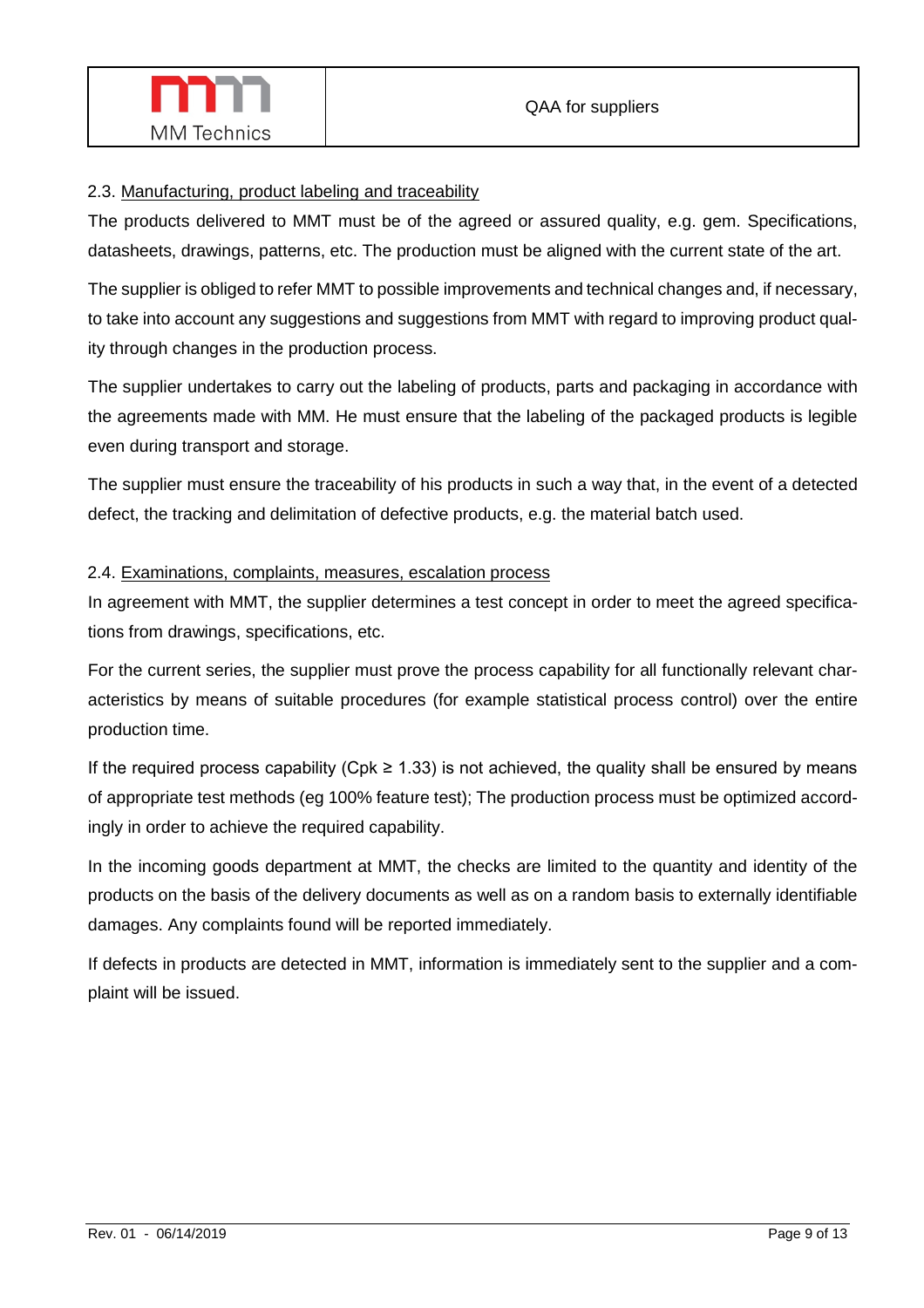

The supplier initiates immediate measures and reports to MMT in the form of an opened 8D report within 24 hours. After analyzing the cause of the error and determining suitable, permanent remedial measures, the 8D report is updated within 10 working days and the complaint is completed promptly.

The 100% inspection including meaningful labeling of the load carriers, including the three subsequent deliveries after the conclusion of the complaint, shall be upheld by the supplier and serves as proof of the effectiveness of the implemented countermeasures.

In the case of repetitive quality or delivery problems and in the event of considerable failure or rejection due to the fault of the supplier, MMT will be permitted to carry out a problem analysis or a process audit.

In addition, a quality interview will be held with the supplier to discuss quality, delivery, etc. issues and to initiate and implement effective remedial measures. Depending on the problem and the frequency of the problems, the discussions take place in the following stages (escalation process):

Stage I Quality Assurance / Department Head

Stage II Plant / Plant Management

Stage III Management

#### 2.5. Confidentiality Agreement

The Supplier and MMT mutually undertake to provide all information, in particular technical and economic information as well as intentions, experiences, knowledge, constructions and documents, which are made available to them by the other contracting party during the term of the project, or by the other party Contracting parties receive, treat confidentially, make third parties inaccessible, protect against access by third parties, use only for purposes within the scope of the project and only to pass on to employees who are obliged to maintain confidentiality, unless otherwise agreed between the parties in writing has been agreed.

The Parties will use the same level of care in the confidentiality of information as they apply to the treatment of their own confidential information.

This Agreement shall enter into force on the date of signature and shall expire until the end of the Project, with the confidentiality obligations regarding information made available during the term remaining until 5 years after the end of the term.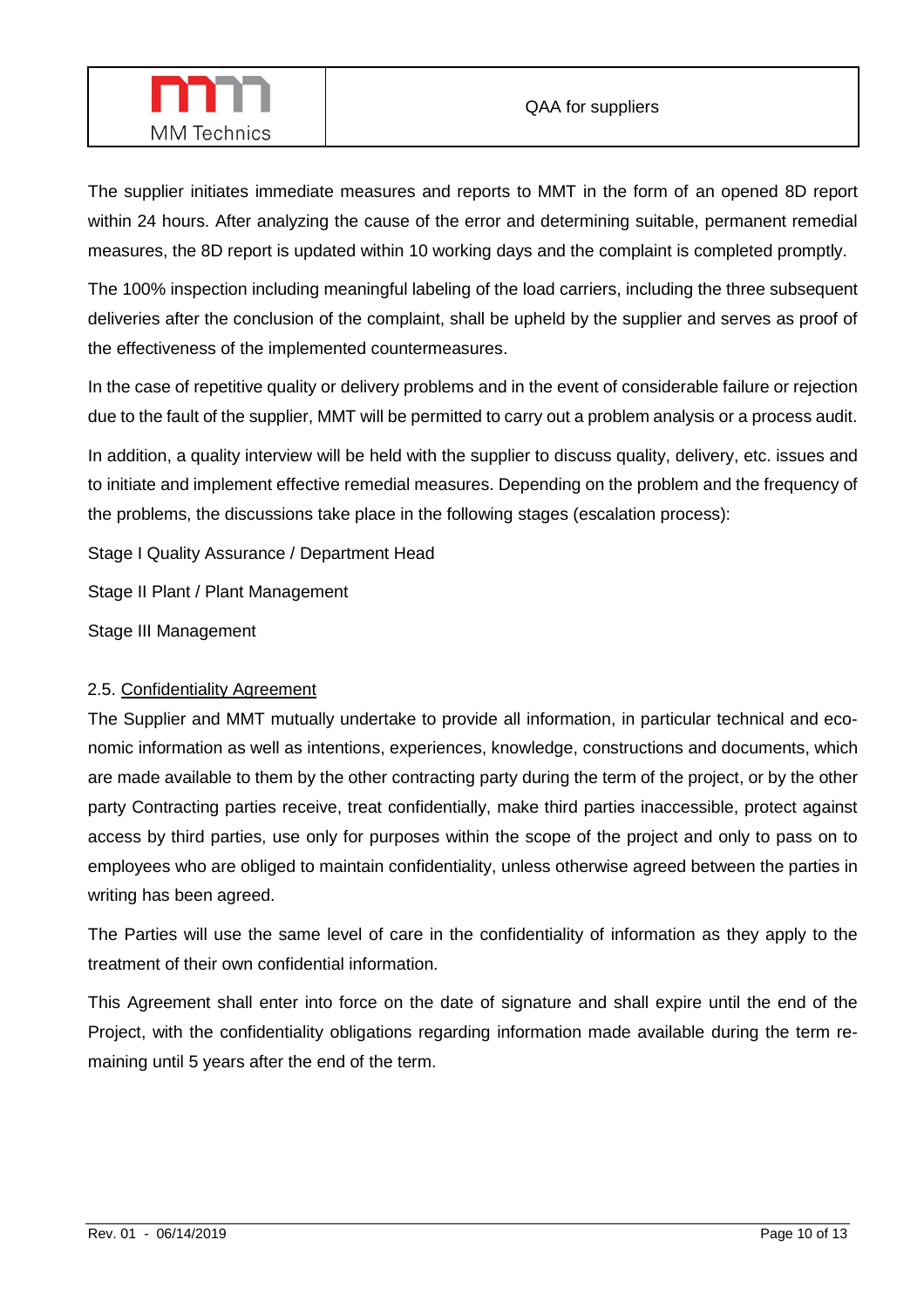

## **3. Release and evaluation of suppliers**

#### 3.1 Supplier approval

Potential new suppliers will be sent a supplier self-assessment, which must be completed.

After a pre-selection on the basis of offers and possibly samples, the quality capability is assessed by the purchasing department, the specialist department and QM in the form of a risk assessment. If the evaluation is positive, the applicant will be added to the list of approved suppliers.

MMT also reserves the right to carry out a potential analysis of a representative process at the supplier in order to become acquainted with basic procedures and procedures.

#### 3.2 Supplier Evaluation

The supplier is informed at regular intervals, usually annually, about his delivery quality in the form of a supplier evaluation. Current certificates, objective and subjective criteria form the basis for assessing the delivery quality (A, AB, B and C).

Further information can be requested when purchasing MMT.

In the case of an unsatisfactory assessment from "B", the supplier is requested to take appropriate measures to remedy the defects permanently. The weaknesses must be remedied within a specified period of time.

#### **4. Insurance**

#### 4.1 Product Liability

The supplier is obliged to conclude and maintain extended product liability insurance to cover all risks arising from this agreement. This applies to the supplier's recall and replacement cost risk. At the request of MMT, he will immediately prove his current insurance cover.

#### 4.2 Product Safety Manager

The supplier must appoint a product safety officer (PSB).

The tasks of the PSB arise from the automotive customer requirements,

e.g. the VW formula Q-concrete and Formula Q-capability.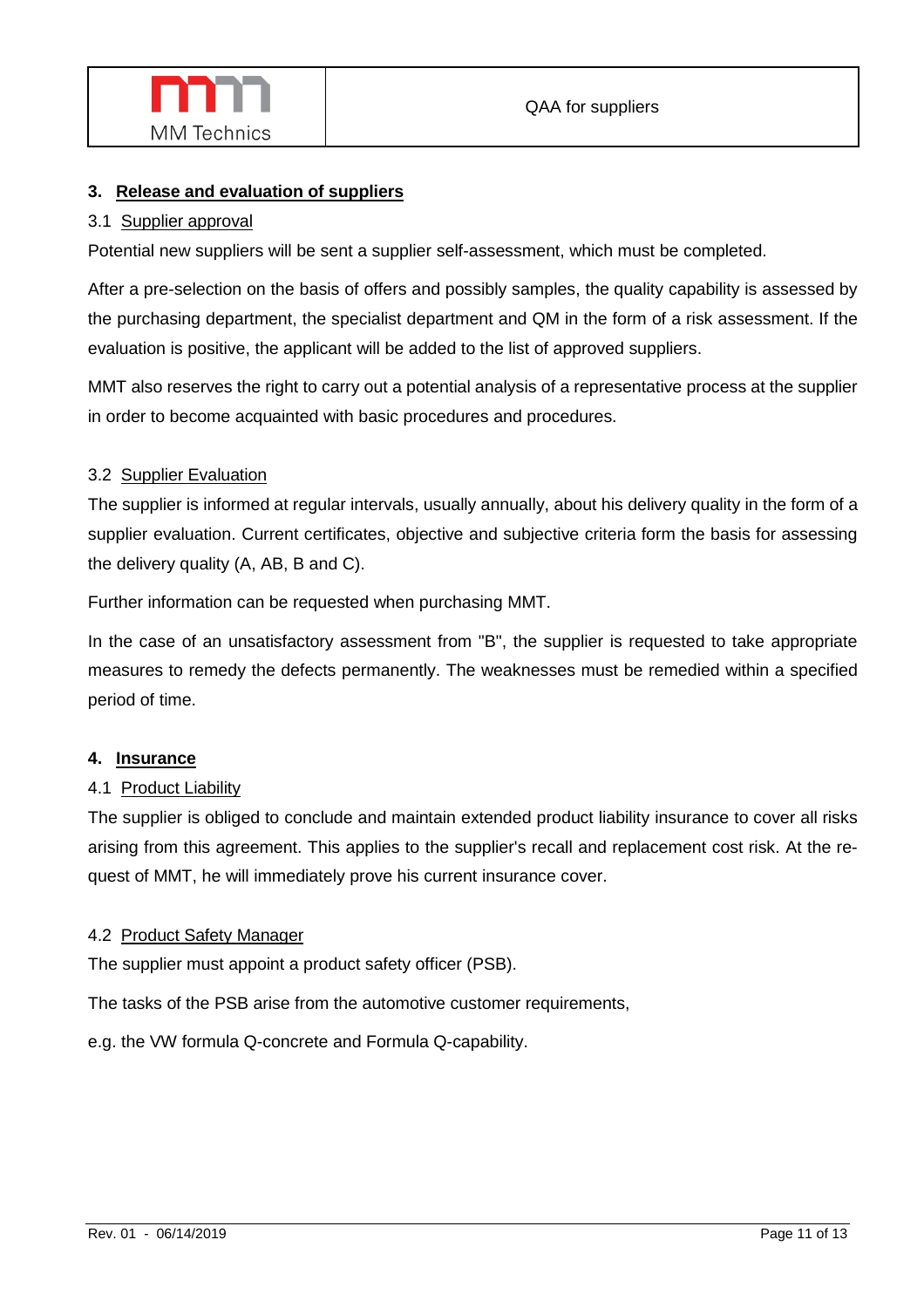

## 4.3 Emergency Planning

The supplier is committed to 100% delivery performance, with a system for monitoring delivery deadlines.

An assessment of all operational risk situations that could apply to the supplier should be carried out. As a result, preventative measures must be defined and implemented in order to minimize the respective risk.

Should possible delays occur despite the implementation of suitable measures, these MMTs should be reported immediately.

# **5. Environment**

# 5.1 Environmentally friendly packaging and starting materials

The supplier undertakes to render its services in compliance with the relevant environmental protection regulations and standards as well as the current state of the art. The supplier pays attention to an environmentally friendly service provision.

# 5.2 Prohibited substances

It should be noted that substances and preparations that are banned in accordance with the ChemVerbotsV or EU Directive 2000/53 / EC must not be used. The applications of the substances listed in the ChemVerbotsV in the cases and concentrations permitted by exemptions should be avoided. No candidate substances according to Article 59 of Regulation (EC) No. 1907/2006 (REACH Regulation) may be used in the production of your products. Deviations from this must be justified and are only permitted by MMT if substitution of the substance with a non-hazardous substitute is not possible.

# 5.3 Declarable substances

Substances and preparations that are banned or require declaration in accordance with the VDA List of Declarable Substances (VDA 232-101) must be listed and labeled accordingly. The supplier undertakes to include the necessary information in IMDS (www.mdsystem.com) during the initial sampling.